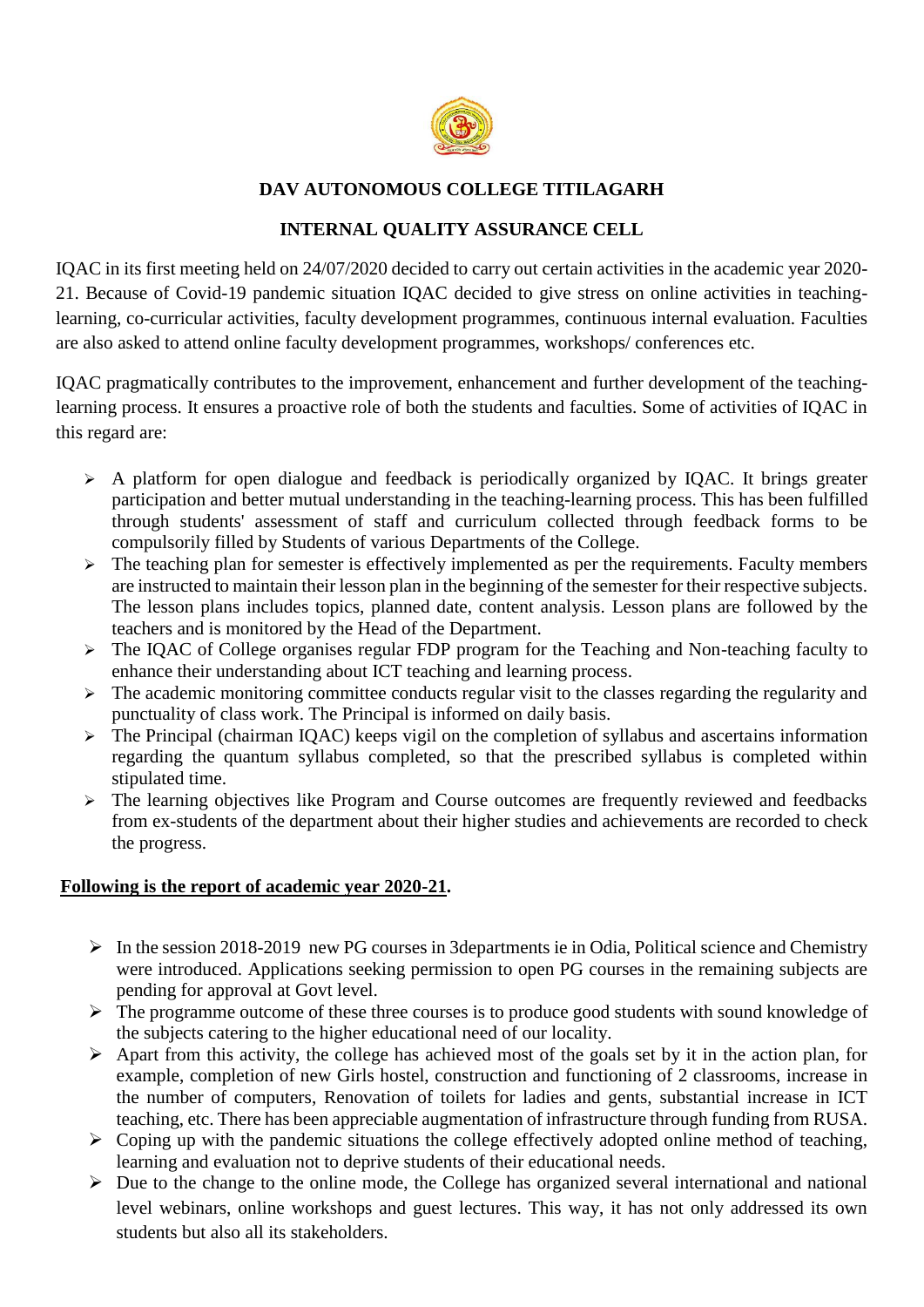## **Teaching ,Learning and Evaluation**

To carry out online teaching learning and evaluation IQAC formulated certain initiatives and executed it properly.

- It was decided to take online classes through Google meet.
- WhatsApp group and telegram groups of all classes were formed.
- Time table was prepared for online classes.
- Online examination was conducted through e-mail/WhatsApp/PDF Apps.
- Online central valuation was decided to be done in Computer Science department.

#### **Seminars organized on the following**

| 1. HYPOTHESIS AND FORMULATION OF RESEARCH DESIGN on 10/08/2020 |  |
|----------------------------------------------------------------|--|
|                                                                |  |

- 2. PLAGIARISM AND RESEARCH ETHICHS on 11/09/2020 3. NEED OF COMMUNICATIVE ENGLISH IN 21<sup>ST</sup> CENTURY on 16/09/2020
- 4. INTELLECTUAL PROPERTY RIGHT on 21/01/2021

## **Professional development / administrative training programmes organized by the Institution for teaching and non-teaching staff during the year**

| 1. Integration of ICT in teaching and Learning | on $25/11/2020$ |
|------------------------------------------------|-----------------|
| 2. Google Class Room                           | on 18/02/2021   |
| 3. MS-EXCEL as an Office Automation Tool       | on 02/03/2021   |

## **Student Activity**

- **1.** Industry visit to Graphite India Limited, Powmex Steels Division on 20/01/2021
- **2.** Industry visit to SPAA Paper Mill, Chormara, Belgaon on 10/03/2021
- **3.** Career Counselling on Importance of Management Studies
- **4.** Career counselling on career in Film Industry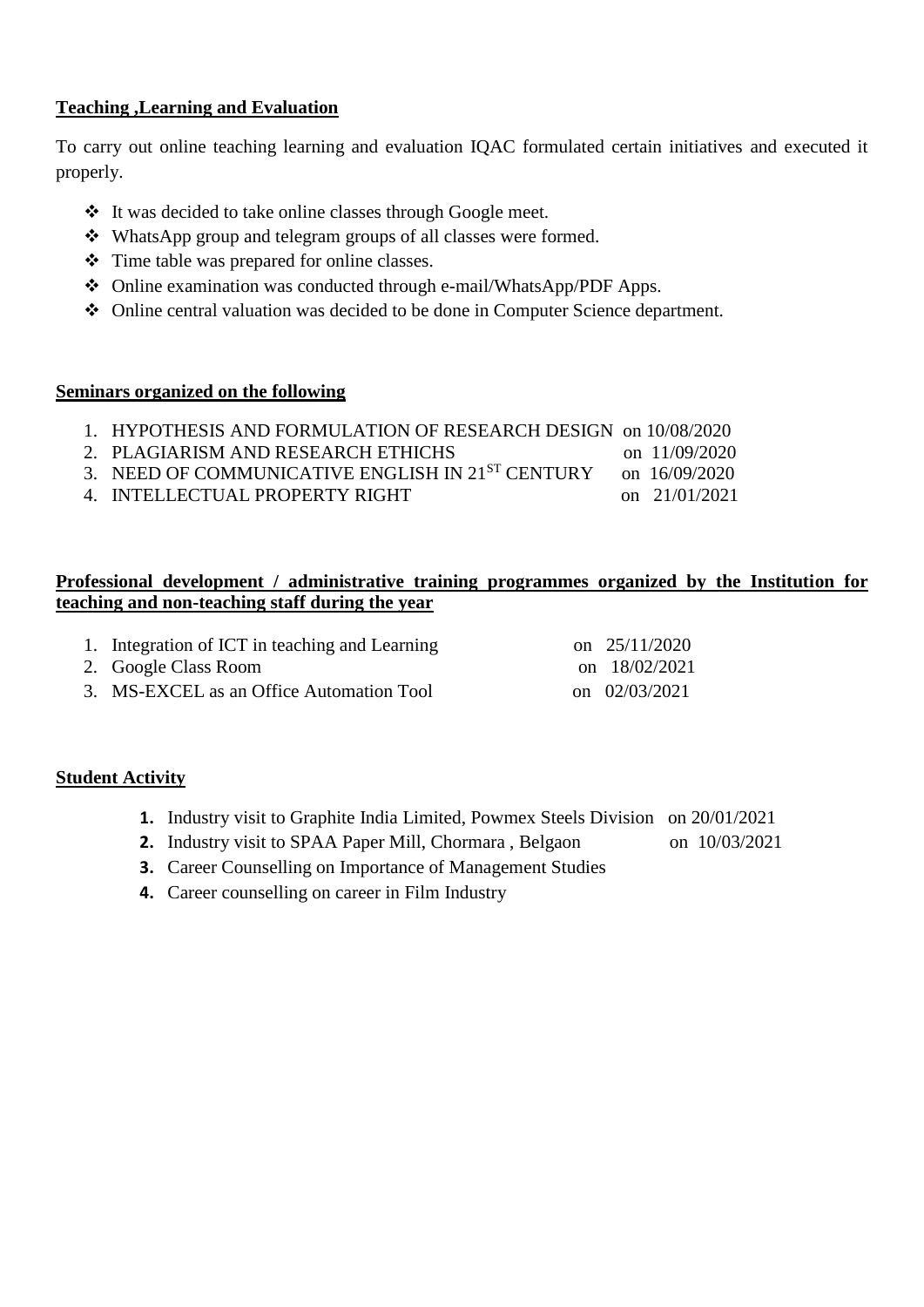# **The following Student Centric methods were adopted by different departments**

| Date.          | Methods           | Deptt.         | <b>Topic</b>                 | No. of<br><b>Students</b> | Remarks                     |
|----------------|-------------------|----------------|------------------------------|---------------------------|-----------------------------|
| 08.08.2020     | Brainstorming     | English        | Absurd Literature            | 11                        | <b>Online Done</b>          |
| 20.08.2020     | Brainstorming     | Computer       | Problem Solving              | 15                        | <b>Online Done</b>          |
|                |                   | Science        | Techniques                   |                           |                             |
| 05.11.2020     | Case Study        | Political      | Migration in                 | 55                        | <b>Online Done</b>          |
|                |                   | Science        | Bangomunda Block             |                           |                             |
| 17.112020      | <b>Study Tour</b> | Zoology        | Science                      | 15                        |                             |
|                |                   |                | <b>Exhibition, IIT BBSR</b>  |                           |                             |
| 20.11.2020     | Field work        | Education      | <b>Status of Primary</b>     | 14                        |                             |
|                |                   |                | School                       |                           |                             |
| 12.12.2020     | Experimental      | Sanskrit       | <b>Hymns Chanting</b>        | 14                        |                             |
|                | Learning          |                |                              |                           |                             |
| 11.01.2021     | Experimental      | Zoology        | <b>DNA</b> Isolation         | 16                        | Physical Mode               |
|                | Learning          |                |                              |                           |                             |
| 15.01.2021     | Role Play         | Sanskrit       | Abhijnana                    | 21                        | Physical Mode               |
|                |                   |                | Shakuntalam                  |                           |                             |
| 27.01.2021     | Group             | History        | Utility of Archeology        | 30                        |                             |
|                | Discussion        |                | in Research                  |                           |                             |
|                |                   |                | Mehodology                   |                           |                             |
| 20.02.2021     | Brainstorming     | Education      | <b>NEP-2020</b>              | 24                        |                             |
| 21.02.2021     | <b>Study Tour</b> | Zoology        | National Zoological          | 30                        | <b>Field Visit</b>          |
|                |                   |                | Park, Nandankana             |                           |                             |
| 24.02.201      | Describing        | English        | <b>Charaters of "All For</b> | 12                        |                             |
|                |                   |                | Love"                        |                           |                             |
| Final semester | Project Based     | All Department | Syllabus based topic         | 519                       | For all 6 <sup>th</sup> sem |
| 2021           | Learning          |                |                              |                           | UG and 4 <sup>th</sup>      |
|                |                   |                |                              |                           | sem PG                      |
|                |                   |                |                              |                           | students                    |
| Final semester | interview         | All Department | Syllabus based topic         | 519                       | For all 6 <sup>th</sup> sem |
| 2021           |                   |                |                              |                           | UG and 4 <sup>th</sup>      |
|                |                   |                |                              |                           | sem PG                      |
|                |                   |                |                              |                           | students                    |